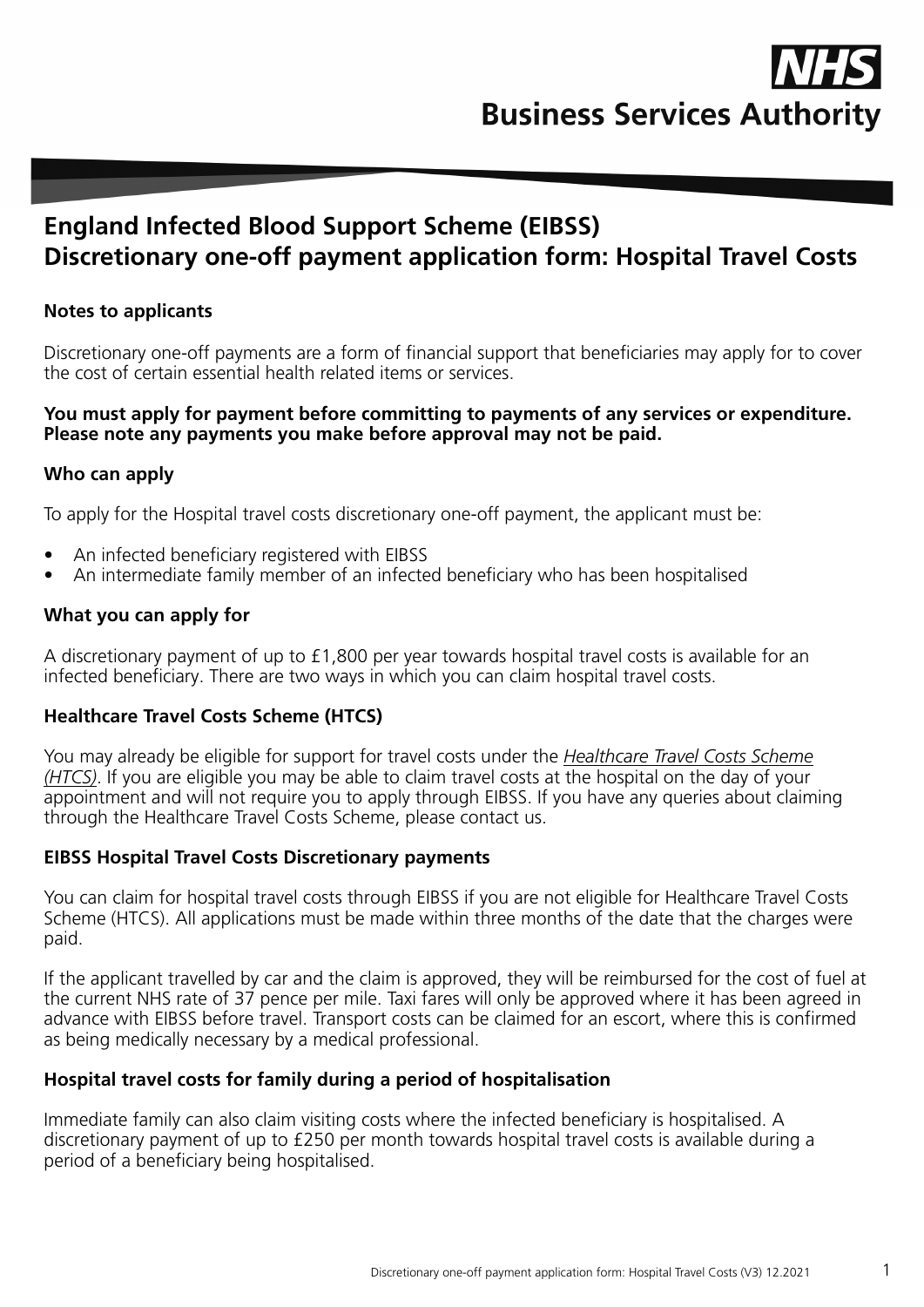### **How to apply**

To apply through EIBSS, the applicant must send:

- A completed Hospital travel costs discretionary one-off payment application form;
- A copy of the appointment letter or card:

and where appropriate:

- Details of any car journeys and number of miles being claimed
- Copy of any public transport or parking receipts
- Confirmation of medical need for an escort.

### **Hospital travel costs for family during a period of hospitalisation**

To apply through EIBSS, the intermediate family member must send:

- A completed Hospital travel costs discretionary one-off payment application form
- Confirmation of dates of hospitalisation

and where appropriate:

- Details of any car journeys and number of miles being claimed
- Copy of any public transport or parking receipts

### **Sending your application form to us**

Please send the application form and the requested information, by post or email to:

FREEPOST EIBSS (valid within the UK only) or at EIBSS, NHSBSA, Bridge House, 152 Pilgrim Street, Newcastle-upon-Tyne, NE1 6SN or by email to: *nhsbsa.eibss@nhs.net*

Sending personal information via e-mail in transit over the internet is at risk of being intercepted. Please visit the below web link for guidance on sending the information to us securely. *https://www.nhsbsa.nhs.uk/our-policies/privacy/information-security*

### **What you can expect from us**

We will normally deal with your claim within 30 working days of receiving your form. If we need more information, we will write to you to ask for it.

If you need any assistance with completing your application form please contact us at *nhsbsa.eibss@nhs.net* or on 0300 330 1294, Monday to Friday between 9am and 5pm.

Your claim will be assessed by the NHS Business Services Authority, England Infected Blood Support Scheme.

Your personal information will only be used by the NHSBSA on behalf of the Department of Health and Social Care to check your eligibility and to administer your application. Information about the NHSBSA's privacy policy is available at *www.nhsbsa.nhs.uk/yourinformation*. All personal information will be transferred and stored securely in compliance with Data Protection law.

If we are unable to approve your application for the discretionary one-off payment, we will provide you with the reasons why this has been declined. You can appeal our decision by writing to us within 3 months.

**Further details on other discretionary one-off payments that are available are detailed in the**  *[England Infected Blood Support Scheme \(EIBSS\) Discretionary Payments Guidance Document.](https://cms.nhsbsa.nhs.uk/sites/default/files/2020-09/Discretionary%20payments%20guidance%20August%202020.pdf)*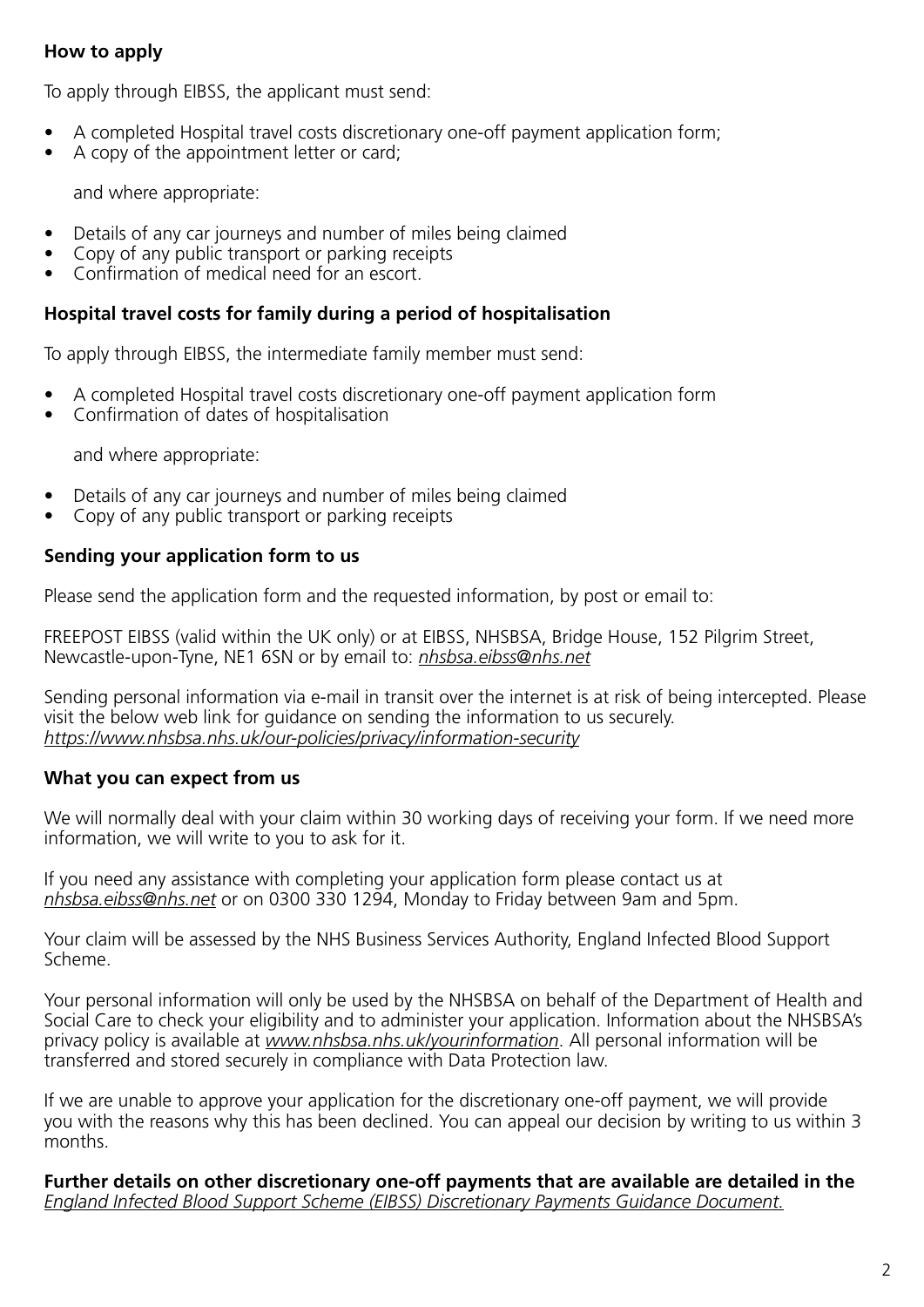### **Section 1a - Applicant's details**

| Title:                                                                     | Address (including postcode): |
|----------------------------------------------------------------------------|-------------------------------|
| First name:                                                                |                               |
| Last name:                                                                 | Postcode                      |
| Date of birth:                                                             | Mobile number:                |
| EIBSS reference number (if applicable):                                    | Landline number:              |
| Marital/civil partnership status:                                          | Email address:                |
| If applying on behalf of a beneficiary, what is your relationship to them? |                               |

We will ask you to supply relevant supporting evidence if you are applying on behalf of an applicant. For example, this may include a Power of Attorney or a signed letter from a GP. If you're unsure what evidence to supply please contact us.

### **Section 1b - Beneficiary's details (if different than applicant)**

| Title:         | Address (including postcode):           |
|----------------|-----------------------------------------|
|                |                                         |
| First name:    |                                         |
|                |                                         |
| Last name:     |                                         |
|                | Postcode                                |
| Date of birth: | EIBSS reference number (if applicable): |
|                |                                         |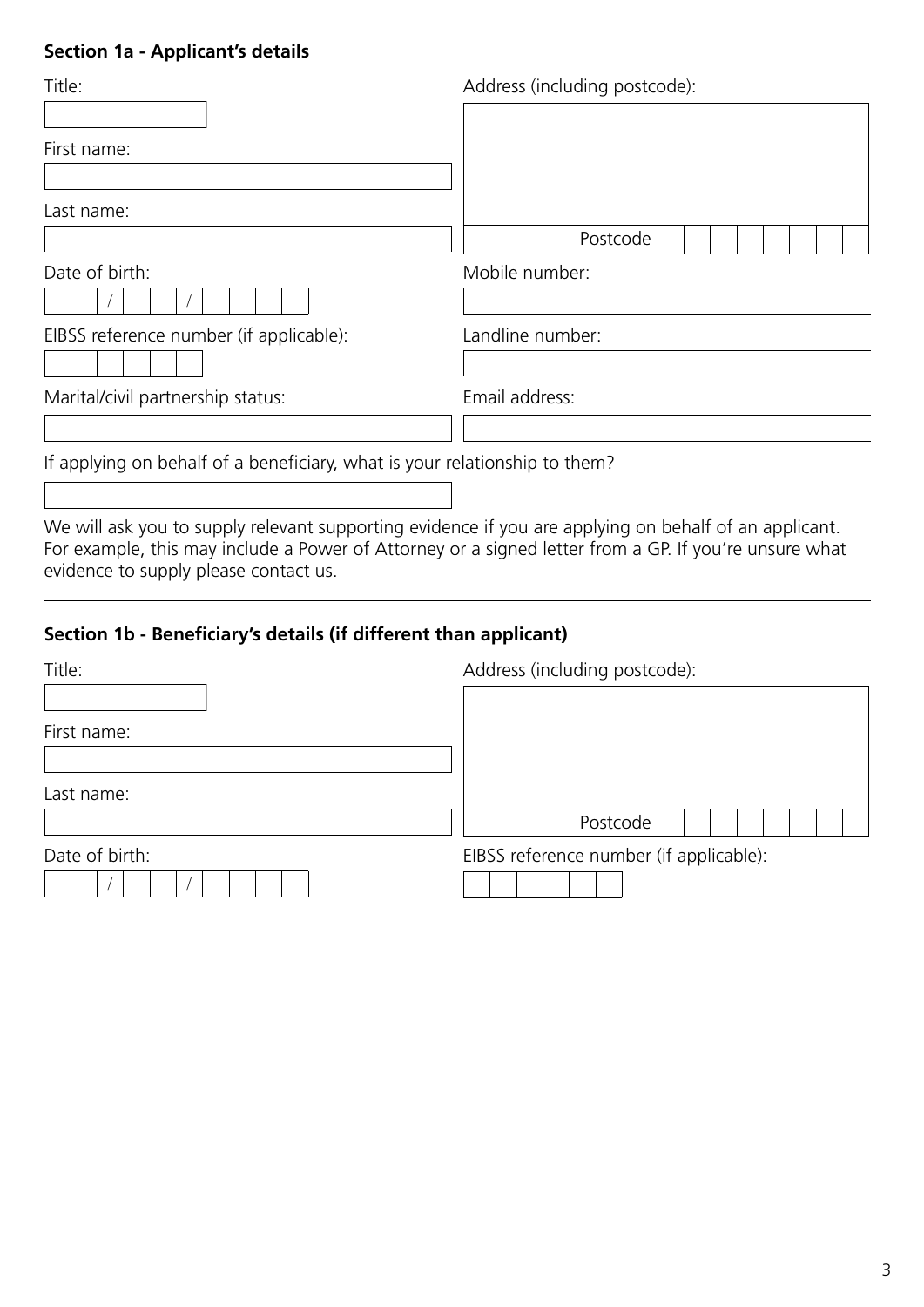### **Section 2 - Contact preferences**

Please indicate your preferred method by which we may contact you with essential information about the Scheme by ticking the relevant box(es) below:

I prefer to be contacted by:  $\vert$  Letter  $\vert$  Telephone  $\vert$  Email

If you are happy for us to write to you, where would you like us to send any letters?:

My home address and alternative address (please provide below)

Postcode

Please let us know if you need your letter in a specific format:

If you have indicated that you are happy for us to contact you by telephone or email, please provide the details you'd like us to use here:

Landline telephone number: Mobile telephone number:

Email address:

# **Section 3 - Data Protection**

By submitting this form to the NHS Business Services Authority (NHSBSA), you confirm that you have read and understood the privacy notice at the end of this form.

Your personal information will only be used by the NHSBSA on behalf of the Department of Health, to check your eligibility for a payment and to administer your application. In the event that you appeal a decision, your information may be disclosed to a panel of experts. Information about the NHSBSA's privacy policy is available at *www.nhsbsa.nhs.uk/our-policies/privacy*. All personal information will be transferred and stored securely in compliance with Data Protection law.

By submitting this form to a medical professional, you consent that your medical details necessary to evidence your application will be supplied to the NHSBSA for the purpose of administering your application. If your application is deemed to be ineligible, the scheme will keep your application form on file for up to ten years so that it has a full historical record in the event that you lodge an appeal or if you reapply for a payment. If you have any questions regarding the use of your information, please contact the scheme administrator, by telephone on 0300 330 1294, by email to *nhsbsa.eibss@nhs.net*, or in writing to FREEPOST EIBSS (valid within the UK only) or to EIBSS, NHSBSA, Bridge House, 152 Pilgrim Street, Newcastle-upon-Tyne, NE1 6SN.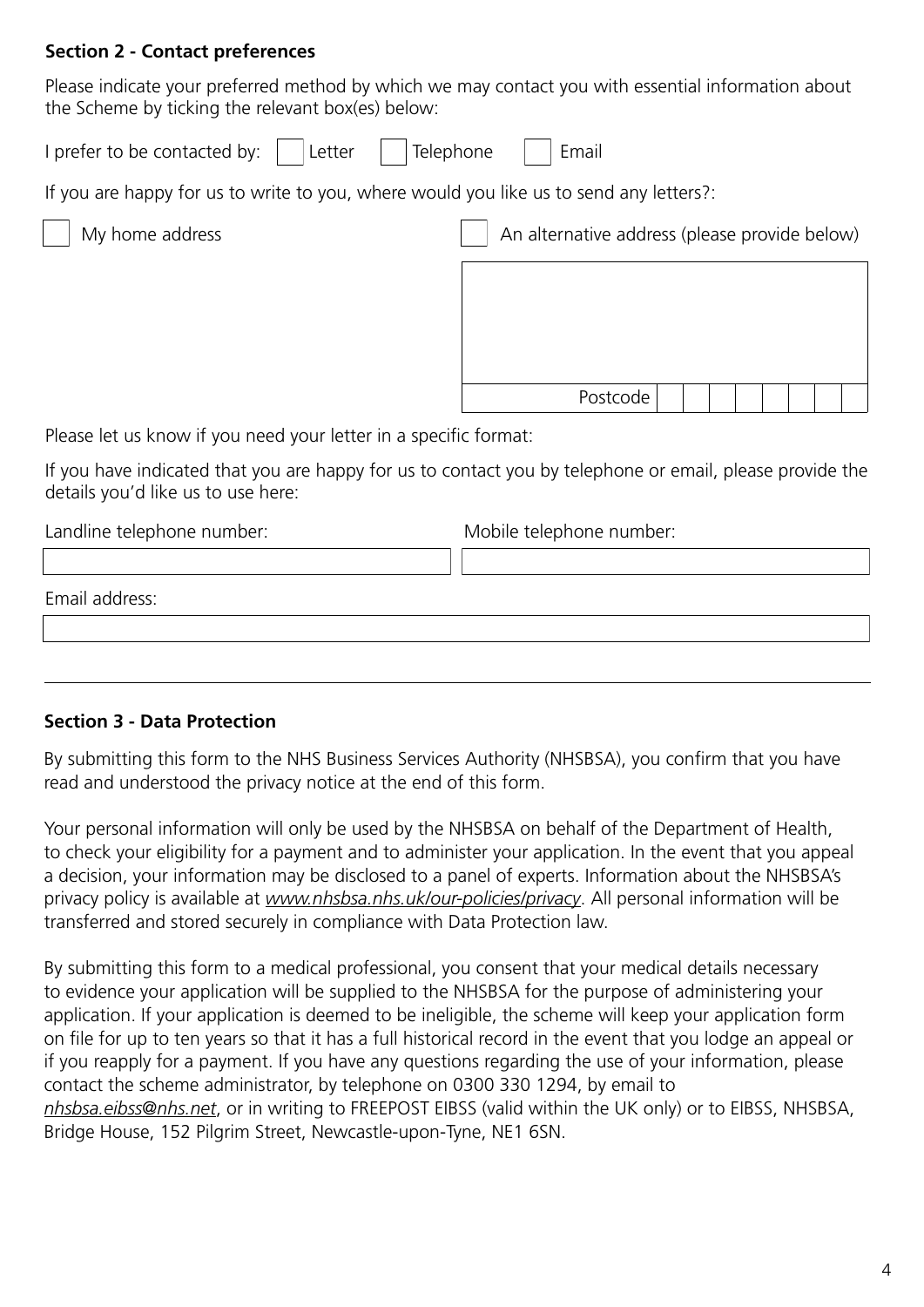# **Section 4 - Applicant Declaration** (to be completed by you/your representative)

**Declaration:** I confirm that the information given in this application form is, to the best of my knowledge and belief, correct and complete. I understand and consent to the sharing of information relating to my medical condition with assigned expert group members of the NHS Business Services Authority for the purposes of applying for increased annual payments and with the NHS Counter Fraud Authority for the purposes of verification of this claim and the investigation, prevention, detection and prosecution of fraud. I understand that if I knowingly give false information, support will be stopped and I may be asked to return any financial support given to me as a result of this application and that I may be liable for prosecution and civil recovery proceedings.

| Signature of applicant:                                                                                  | Date:                                              |
|----------------------------------------------------------------------------------------------------------|----------------------------------------------------|
|                                                                                                          |                                                    |
|                                                                                                          |                                                    |
| Section 5 - Details of request (Hospital travel)                                                         |                                                    |
| What is the value of the one-off payment you are applying for?                                           | $\ensuremath{\mathsf{f}}$                          |
| How did you travel?                                                                                      |                                                    |
| Public transport<br>Car                                                                                  | Taxi (must have been agreed in advance with EIBSS) |
| If you travelled by car, please provide details of the car journey(s) and number of miles being claimed: |                                                    |
|                                                                                                          |                                                    |
|                                                                                                          |                                                    |
|                                                                                                          |                                                    |
|                                                                                                          |                                                    |
|                                                                                                          |                                                    |
|                                                                                                          |                                                    |
|                                                                                                          |                                                    |
|                                                                                                          |                                                    |
|                                                                                                          |                                                    |

**Please provide copies of any public transport, taxi, or parking receipts. These must show the date of travel.**

Did you require an escort to accompany you?

Yes | No

**If you ticked yes, please provide confirmation from a medical professional that an escort was required. We will also require any public transport or taxi receipts for your escort.**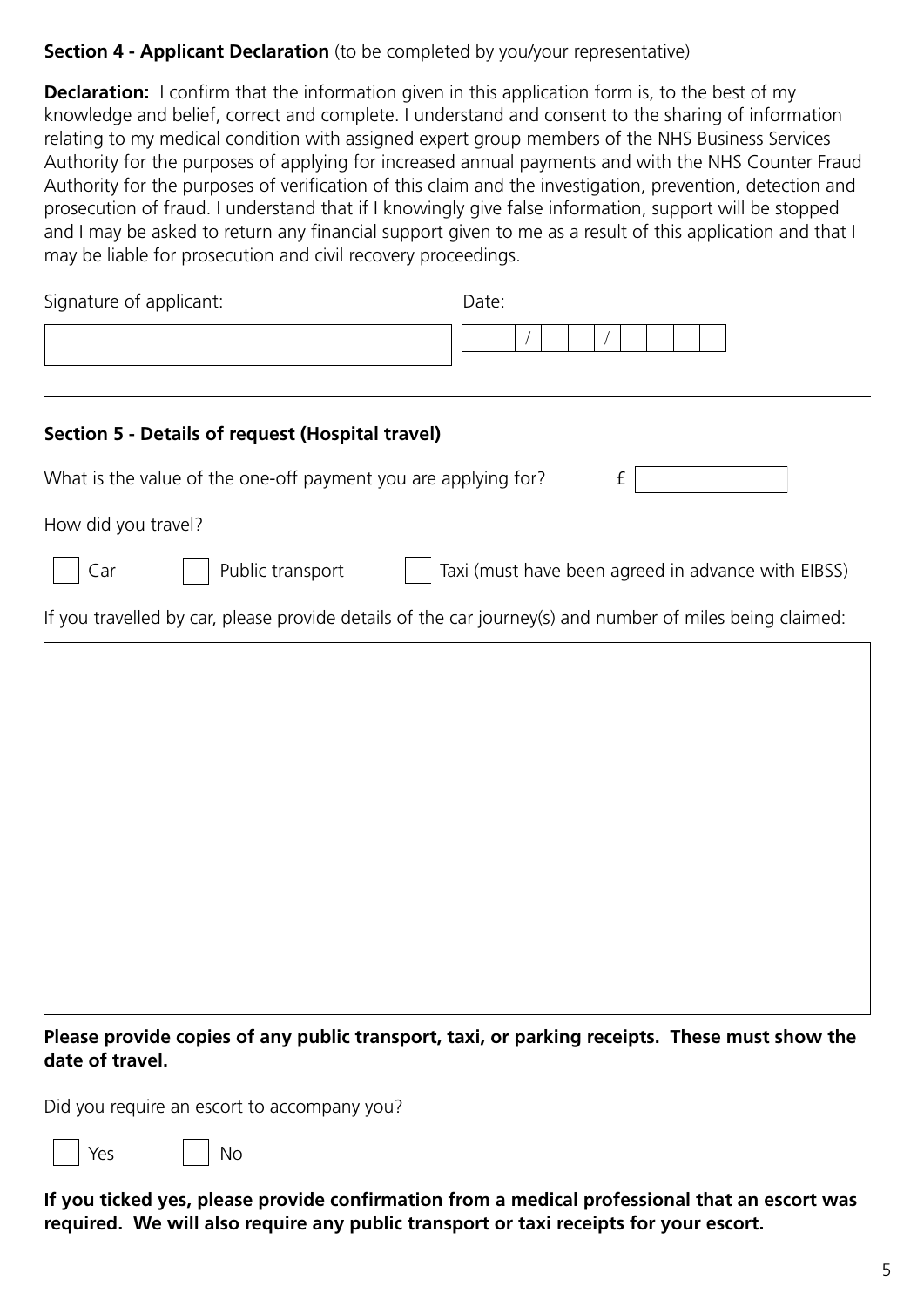# **England Infected Blood Support Scheme - Privacy notice**

The NHSBSA will process the information supplied by the charities who previously provided the service for the purposes of administering payments under the EIBSS.

The NHSBSA is providing this service, as it is legally obliged to do so under the NHS Business Services Authority (Awdurdod Gwasanaethau Busnes y GIG) (Infected Blood Payments Scheme) Directions 2017.

The NHSBSA can be contacted at the following address: FREEPOST EIBSS (valid within the UK only) or at EIBSS, NHSBSA, Bridge House, 152 Pilgrim Street, Newcastle-upon-Tyne, NE1 6SN.

# **Data sharing**

Your information may be shared with other people/organisations including, but not limited to, the following:

- Administrators of other Infected Blood Support Schemes in the UK to ensure you are directed to the correct scheme.
- Medical professionals for the assessment of any future applications/appeals made.
- The Department of Health for planning and information purposes.

The information may be shared for the purposes of preventing fraud and error. By accepting this information and continuing with your claim you consent to the disclosure of relevant information to the NHSBSA and any other relevant parties they may share it with as outlined above.

Your information will not be transferred outside the EU unless you, at any time, reside outside of that area and the transfer is required in order to write to you regarding the service and/or to make payments to the appropriate bank.

# **How long we will keep your information**

Your information will be retained for seven years following the date of the final payment being made to you or any of your dependents.

# **Your rights**

Information you provide to the NHSBSA will be managed as required by relevant Data Protection law including the General Data Protection Regulation (GDPR).

You have the right to:

- Receive a copy of the information the NHSBSA holds about you.
- Request your information be changed if you believe it was not correct at the time you provided it.
- Request that your information be deleted if you believe the NHSBSA is processing it for longer than is necessary to make payments under the EIBSS.

Details of how the NHSBSA processes your data are shown on our website at *https://www.nhsbsa.nhs.uk/our-policies/data-protection*